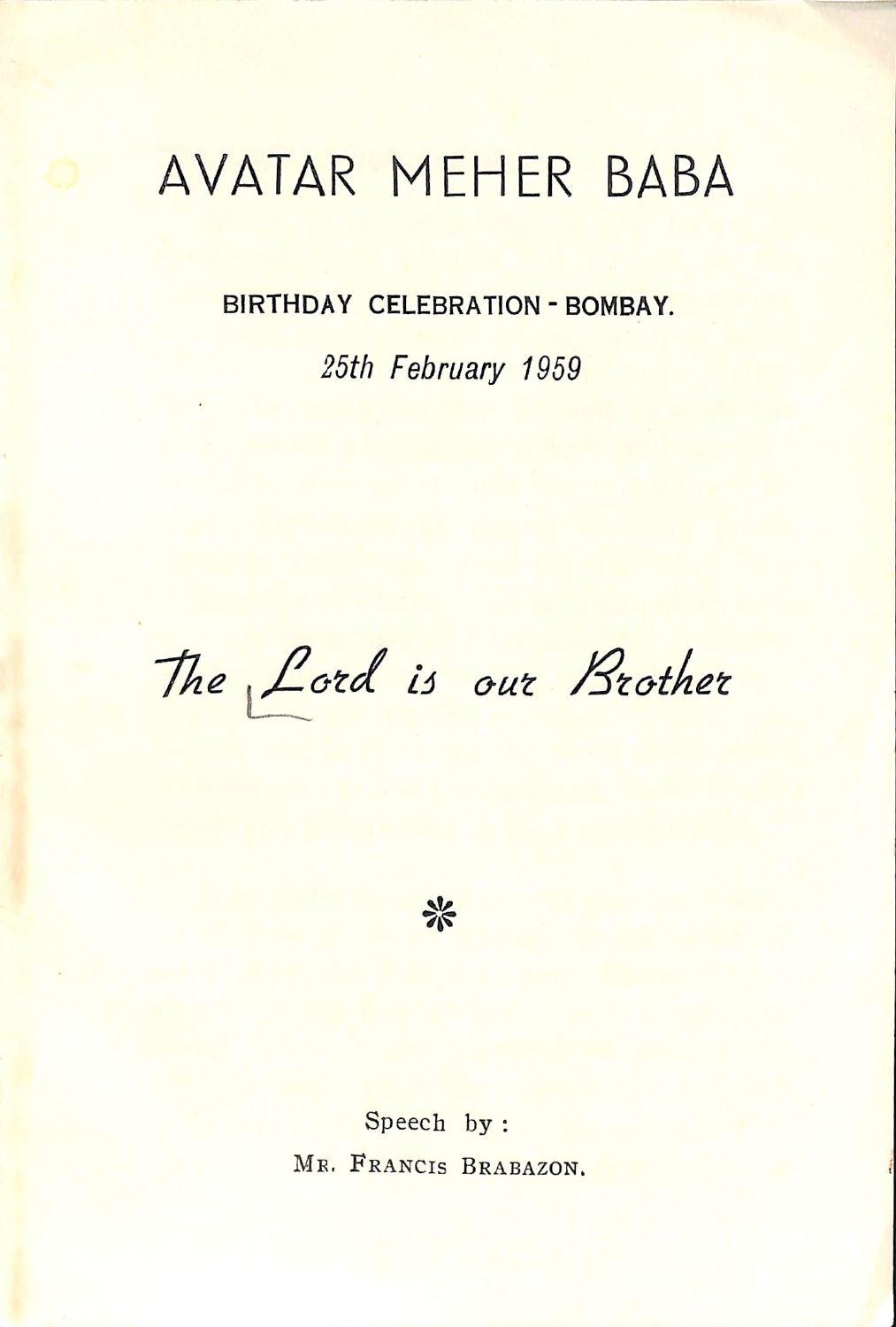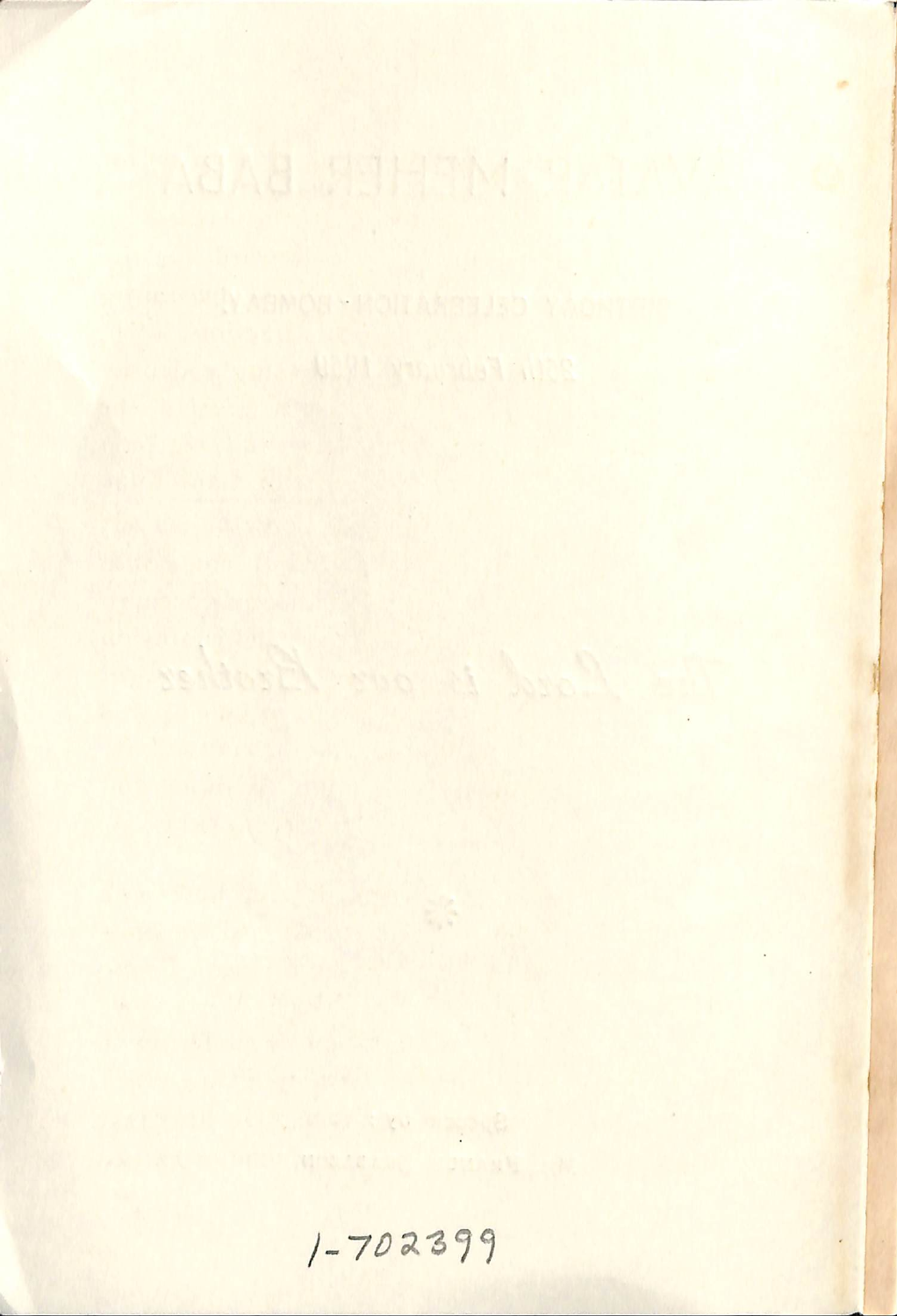## THE LORD IS OUR BROTHER

Many of us, despairing at the failure of each and every solution put forward for the betterment of world conditions and becoming more and more alarmed at the direction world affairs are taking, become increasingly doubt ful of the ability of Man himself to solve the problems he himself has raised; and we tend to think in terms of some superior man, some World-Messenger, an Avatar, occuring in our midst to lead us out of our night of chaos into a dawn of well-being-such a Person as occured in every great period of darkness and confusion in Man's history and became the guiding light and inspiration of a new era—such a One as was Zarathustra in the dawn of a world many civil izations ago, as was Krishna and Buddha and Jesus and Mohammed in more recent times.

It is natural to cry out in pain and' seek relief from it, but we forget that had we sinc erely practised His precepts, "Good Thou ghts", "Good Words" and "Good Works" we would not be in the condition of suffering in which we are and in the position of threatened destruction which we face. When we hear that such a Man is in our midst we tend either to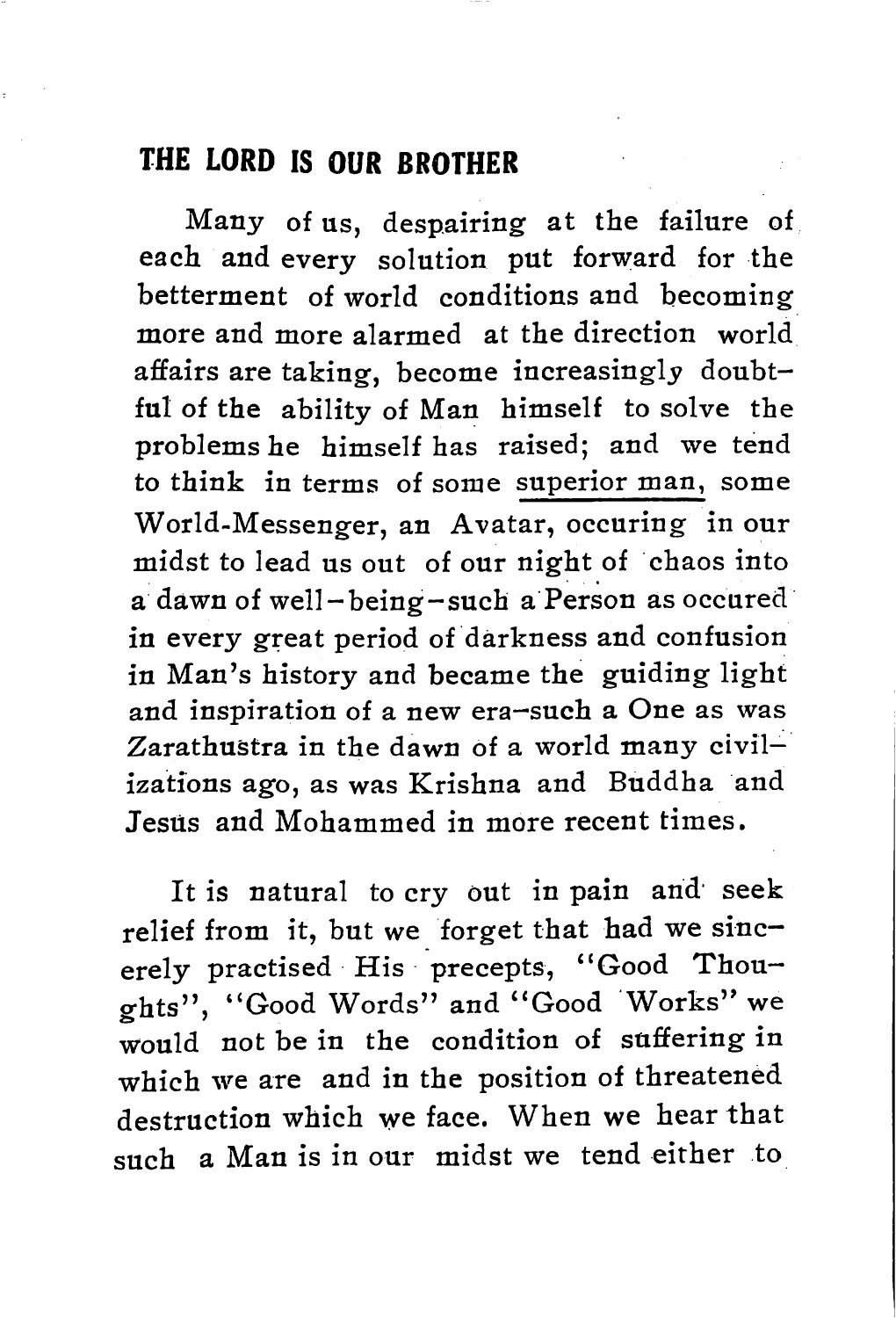deny Him out of fear that He might disturb even our insecurity! or accept Him as One who will save us from further pain and establish us in better conditions or grant us bliss or liberation. So those of us who accept are nearly as selfish as those who deny.

We forget that He is also our Brother. The world is the stage of His Divine Play on which He. does not only appear in the role of Saviour and Bestower of boons, remaining aloof from the rest of the play as a spectator merely approving, encouraging, correctting, condoling and rewarding the efforts of the players; He involves Himself with us in the play as the Intimate Actor within each of us-as the Hero within our hero, the Heroine within our heroine experiencing with us the entire action of the play; our playing becomes the means of our becoming conscious of our part in His play, our becoming conscious of our real brotherhood in each other and of our ultimate destiny of God-consciousness or Self-realization. God as Author of the play is our Father; but God as Avatar is at the same time the Holder of the thread of our lives and our Fellow-player.

The Lord is our Brother. This is how the greatest of saints like Chaitanya and Tukaram

 $\overline{2}$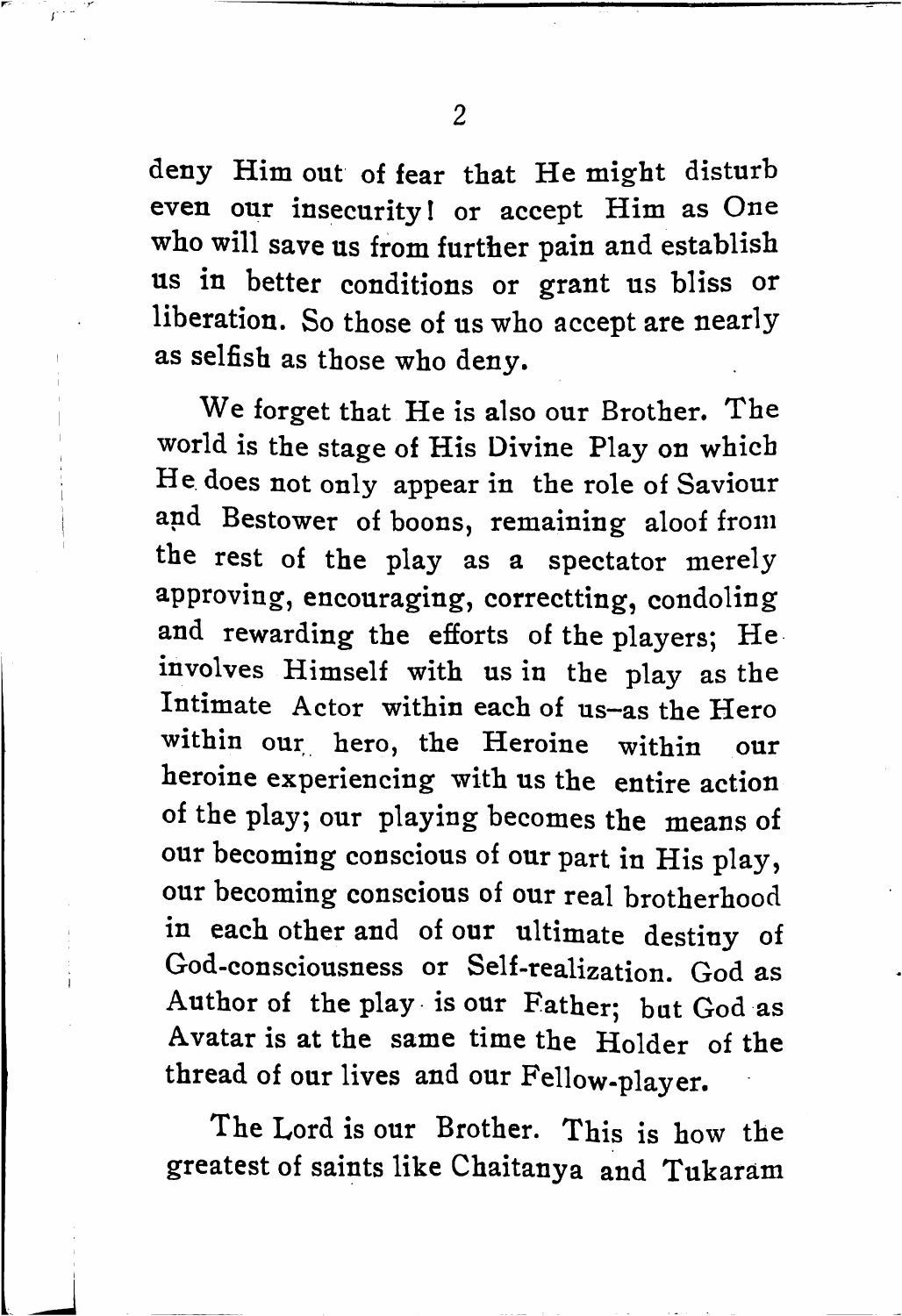$\overline{3}$ 

in India and Francis of Assisi in the West approached and taught others to approach God —not as a Saviour, but as a Brother, an Intimate Friend without Whom one could not live.

All our troubles and problems in this modern world of ours are traceable to 2 things : our neglect of our brother in life and our making him our Lord. To neglect our brother is the inhumanity of being indifferent to his condition-that he is starving while we eat, that he is shelterless while we have comfortable houses. Apart from the hardening of our sensi bilities which this inhumanity causes, its foolishness is obvious as it always rebounds on us in the form of disease, economic upheavals and war.

From the experience of the results of this inhumanity have arisen the "humanist" movements of revolution and reform. But from recognition that our brother is our brother we have gone on and elevated him to the position of being our Lord : Man (which includes our brother and ourselves) becomes our God before whose altars all our energies are poured out in service.